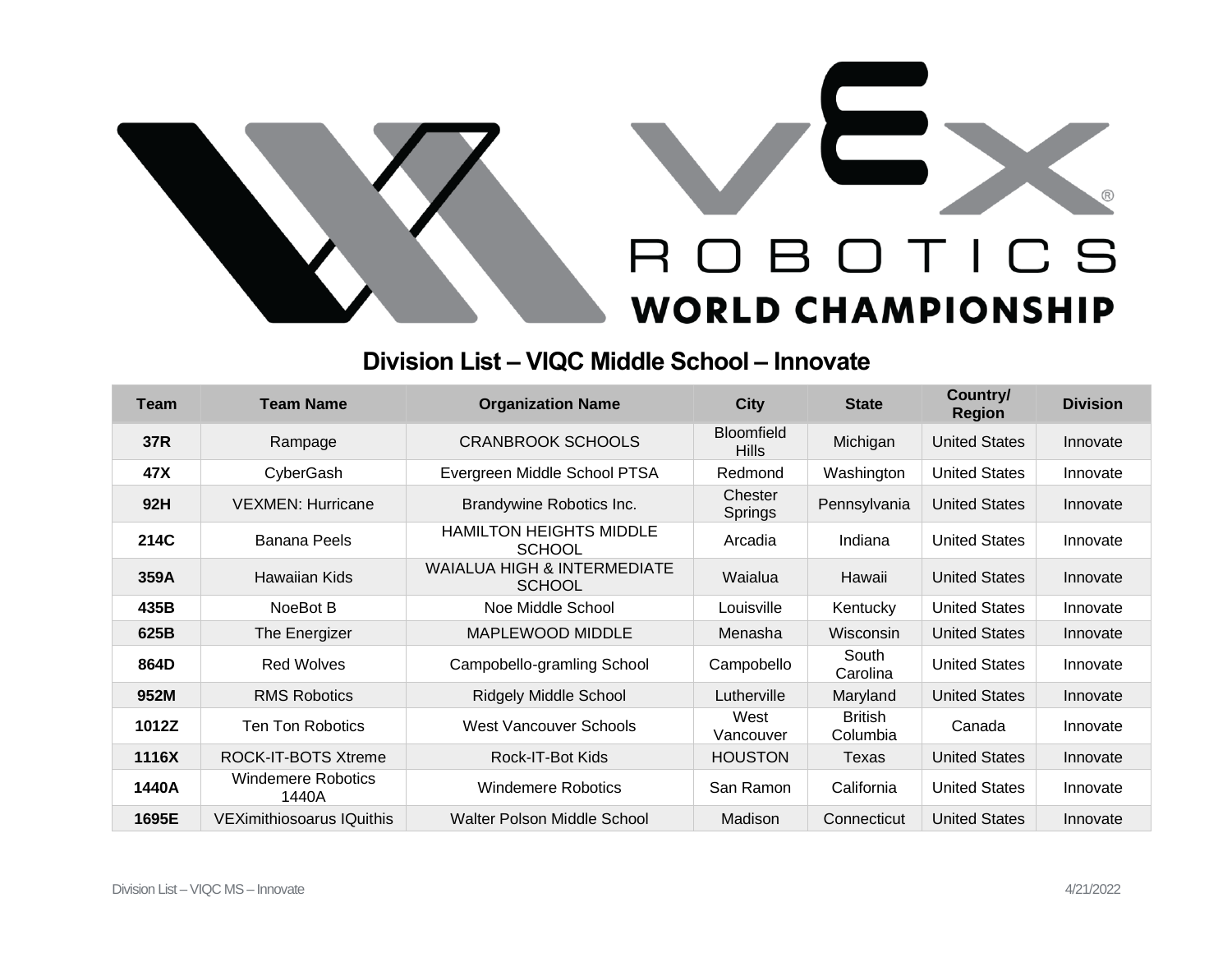| <b>Team</b> | <b>Team Name</b>                                | <b>Organization Name</b>                                    | <b>City</b>                  | <b>State</b>            | Country/<br><b>Region</b> | <b>Division</b> |
|-------------|-------------------------------------------------|-------------------------------------------------------------|------------------------------|-------------------------|---------------------------|-----------------|
| 1802B       | <b>NexGen Robotics B</b>                        | <b>NexGen Robotics</b>                                      | San Juan<br>Capistrano       | California              | <b>United States</b>      | Innovate        |
| 1916H       | <b>Hippo Buccaneers</b>                         | <b>Hutto Middle School</b>                                  | <b>HUTTO</b>                 | <b>Texas</b>            | <b>United States</b>      | Innovate        |
| 2122A       | Circuit Beatz 1                                 | <b>IRMA RANGEL YOUNG WOMENS</b><br><b>LEADERSHIP MIDDLE</b> | Dallas                       | <b>Texas</b>            | <b>United States</b>      | Innovate        |
| 2501W       | The Hive 2.5                                    | Jr Jacket Robotics                                          | <b>Council Bluffs</b>        | lowa                    | <b>United States</b>      | Innovate        |
| 2820E       | <b>Heavenly Honklets</b>                        | <b>Oyster River Middle School</b>                           | Durham                       | <b>New</b><br>Hampshire | <b>United States</b>      | Innovate        |
| 3207A       | <b>Vipers</b>                                   | <b>Magikid Robotics Lab</b>                                 | Diamond Bar                  | California              | <b>United States</b>      | Innovate        |
| 4548C       | Matabots C                                      | Granada Middle School                                       | Whittier                     | California              | <b>United States</b>      | Innovate        |
| 5081E       | Mecha Chaos                                     | <b>CITY/PEMBROKE PINES CHARTER</b><br>MIDDLE SCHOOL         | Pembroke<br><b>Pines</b>     | Florida                 | <b>United States</b>      | Innovate        |
| 5702A       | Kenwood Indians                                 | Kenwood Public School                                       | Kenwood                      | Oklahoma                | <b>United States</b>      | Innovate        |
| 6303B       | The Indecisives from the<br><b>STEM Academy</b> | <b>STEM Academy</b>                                         | <b>SAN</b><br><b>ANTONIO</b> | <b>Texas</b>            | <b>United States</b>      | Innovate        |
| 6677A       | Never Give Up                                   | Mingdao High School                                         | Taichung                     |                         | Chinese<br>Taipei         | Innovate        |
| 7130Z       | Aces                                            | <b>Lied Middle School</b>                                   | Las Vegas                    | Nevada                  | <b>United States</b>      | Innovate        |
| 7704Z       | <b>Steel Eagles</b>                             | ZIONSVILLE MIDDLE SCHOOL                                    | Zionsville                   | Indiana                 | <b>United States</b>      | Innovate        |
| 8891C       | <b>EDUBUS Carnival</b>                          | <b>EDUBUS</b>                                               | Irvine                       | California              | <b>United States</b>      | Innovate        |
| 10100X      | <b>Lynhurst Giants</b>                          | LYNHURST 7TH & 8TH GRADE<br><b>CENTER</b>                   | Indianapolis                 | Indiana                 | <b>United States</b>      | Innovate        |
| 10272B      | MS - Phoenix                                    | Paramount Brookside                                         | Indianapolis                 | Indiana                 | <b>United States</b>      | Innovate        |
| 10515D      | Poseidon                                        | <b>J WILLIAM FULBRIGHT JUNIOR</b><br><b>HIGH SCHOOL</b>     | Bentonville                  | Arkansas                | <b>United States</b>      | Innovate        |
| 10740B      | The Flintstones                                 | OAK MOUNTAIN MIDDLE SCHOOL                                  | Birmingham                   | Alabama                 | <b>United States</b>      | Innovate        |
| 10775R      | <b>CyberEAGLES</b>                              | SYCAMORE SCHOOL                                             | Indianapolis                 | Indiana                 | <b>United States</b>      | Innovate        |
| 10931D      | <b>MSPD</b>                                     | MIDDLE SCHOOL OF PLAINVILLE                                 | Plainville                   | Connecticut             | <b>United States</b>      | Innovate        |
| 11108A      | <b>Beyond Gears</b>                             | William Mulholland Middle School                            | Lake Balboa                  | California              | <b>United States</b>      | Innovate        |
| 11450A      | <b>RMS Lions</b>                                | RAVENSWOOD MIDDLE                                           | East Palo<br>Alto            | California              | <b>United States</b>      | Innovate        |
| 11471T      | The Prestige                                    | <b>LaSalle Preparatory School</b>                           | Niagara Falls                | New York                | <b>United States</b>      | Innovate        |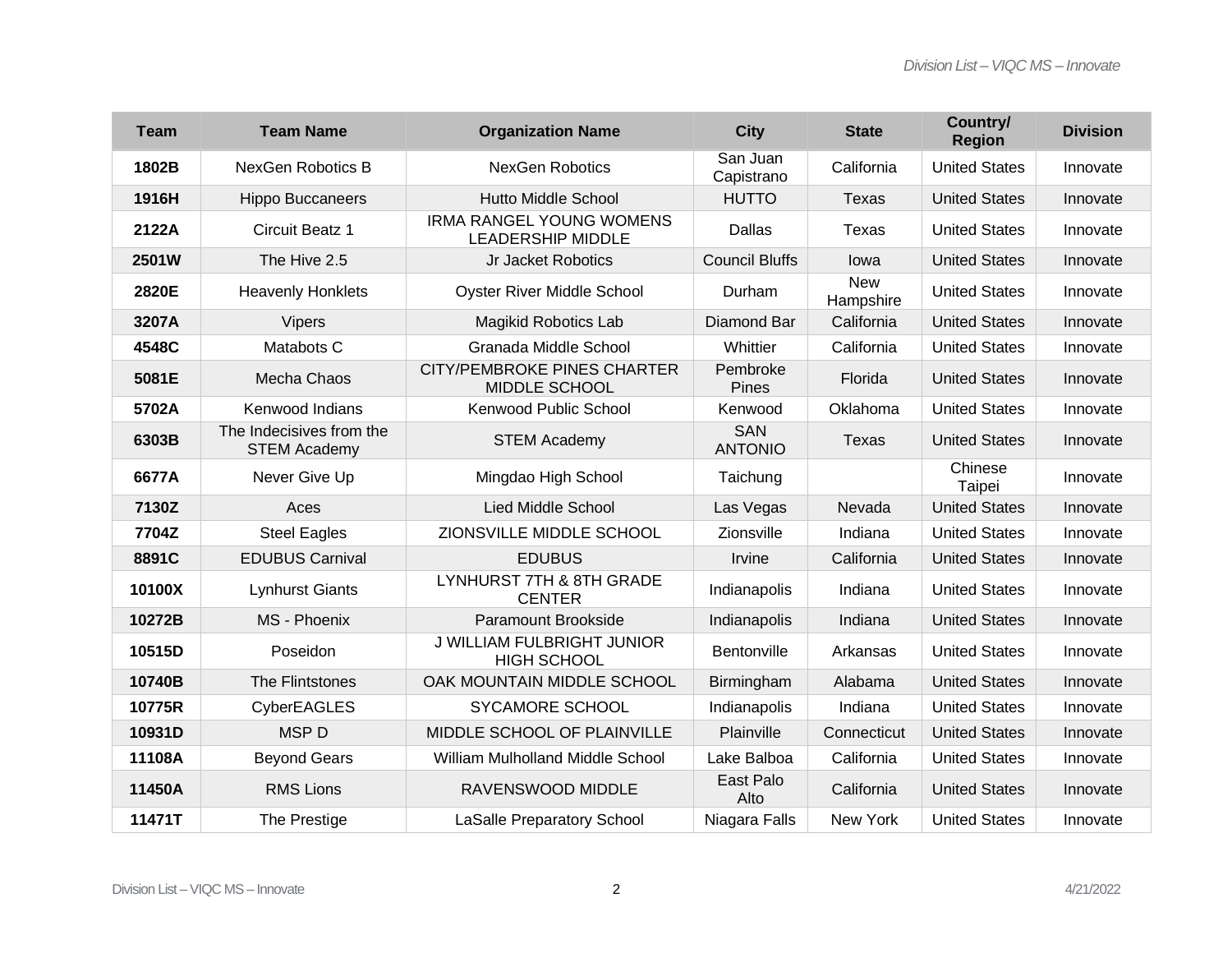| <b>Team</b> | <b>Team Name</b>                    | <b>Organization Name</b>                        | <b>City</b>                    | <b>State</b>             | Country/<br><b>Region</b> | <b>Division</b> |
|-------------|-------------------------------------|-------------------------------------------------|--------------------------------|--------------------------|---------------------------|-----------------|
| 11575G      | Magic School Bus<br><b>Dropouts</b> | <b>COLEMAN MIDDLE SCHOOL</b>                    | Tampa                          | Florida                  | <b>United States</b>      | Innovate        |
| 12908G      | <b>Blazing Bots</b>                 | community team                                  | Charlotte                      | <b>North</b><br>Carolina | <b>United States</b>      | Innovate        |
| 13952C      | <b>Robo Runners</b>                 | <b>LAKESIDE MIDDLE SCHOOL</b>                   | Lake Village                   | Arkansas                 | <b>United States</b>      | Innovate        |
| 15615A      | <b>Digital Dragons</b>              | OLIVER WENDELL HOLMES JUNIOR<br><b>HIGH</b>     | Davis                          | California               | <b>United States</b>      | Innovate        |
| 16868B      | Piethon                             |                                                 | Markham                        | Ontario                  | Canada                    | Innovate        |
| 18480A      | <b>Circle Gets the Square</b>       | <b>Reecer Creek Robotics Club</b>               | <b>ELLENSBUR</b><br>G          | Washington               | <b>United States</b>      | Innovate        |
| 19370D      | <b>OLPH RoboRams Team D</b>         | Our Lady of Perpetual Help Catholic<br>School   | Chattanooga                    | Tennessee                | <b>United States</b>      | Innovate        |
| 20616B      | <b>Robolution B</b>                 | <b>ALEX SANGER PREPARATORY</b><br><b>MIDDLE</b> | Dallas                         | Texas                    | <b>United States</b>      | Innovate        |
| 21415B      | Alchemy                             | SOUTH OGDEN JR HIGH                             | South Ogden                    | Utah                     | <b>United States</b>      | Innovate        |
| 22250B      | The Pack                            | EI RANCHO CHARTER SCHOOL                        | <b>Anaheim Hills</b>           | California               | <b>United States</b>      | Innovate        |
| 23761F      | AMS CT Robotics                     | Avon Middle School                              | Avon                           | Connecticut              | <b>United States</b>      | Innovate        |
| 25757A      | Savage Bots                         | Nysmith School For The Gifted                   | Ashburn                        | Virginia                 | <b>United States</b>      | Innovate        |
| 29766B      | Quarry Lads & Lassies B             | Stinesville Robotics Team, Limited              | <b>Stinesville</b>             | Indiana                  | <b>United States</b>      | Innovate        |
| 31337B      | Mountain Brook Robotics-<br>в       | MOUNTAIN BROOK JUNIOR HIGH<br><b>SCHOOL</b>     | Mountain<br><b>Brook</b>       | Alabama                  | <b>United States</b>      | Innovate        |
| 31614E      | Vexperts                            | <b>MAURINE CAIN MIDDLE</b>                      | Rockwall                       | <b>Texas</b>             | <b>United States</b>      | Innovate        |
| 33033V      | St. Paul's Lutheran - V             | ST PAULS LUTHERAN SCHOOL                        | Onalaska                       | Wisconsin                | <b>United States</b>      | Innovate        |
| 34107H      | St Joseph<br>JalapeñoPoppers        | ST JOSEPH GRADE SCHOOL                          | Huntington                     | West Virginia            | <b>United States</b>      | Innovate        |
| 37711B      | IMS Robot 4.0                       | Institut Maison des Sciences                    | Fès                            |                          | Morocco                   | Innovate        |
| 40203G      | Meyzeek Bear Bots Girls             | <b>MEYZEEK MIDDLE</b>                           | Louisville                     | Kentucky                 | <b>United States</b>      | Innovate        |
| 42842A      | Infinity                            | Private team                                    | sammamish                      | Washington               | <b>United States</b>      | Innovate        |
| 45009G      | Fantastic 4                         | Young Women's Leadership Academy                | El Paso                        | <b>Texas</b>             | <b>United States</b>      | Innovate        |
| 46529F      | RoboFlashes F                       | Franklin Central Junior High                    | Indianapolis                   | Indiana                  | <b>United States</b>      | Innovate        |
| 48466A      | JagTech                             | <b>GUION CREEK MIDDLE SCHOOL</b>                | Indianapolis                   | Indiana                  | <b>United States</b>      | Innovate        |
| 50674B      | <b>CSMS Stallion Pride</b>          | <b>CORAL SPRINGS MIDDLE SCHOOL</b>              | <b>CORAL</b><br><b>SPRINGS</b> | Florida                  | <b>United States</b>      | Innovate        |
| 51502C      | The Jedi                            | Kirn Middle School                              | <b>Council Bluffs</b>          | lowa                     | <b>United States</b>      | Innovate        |